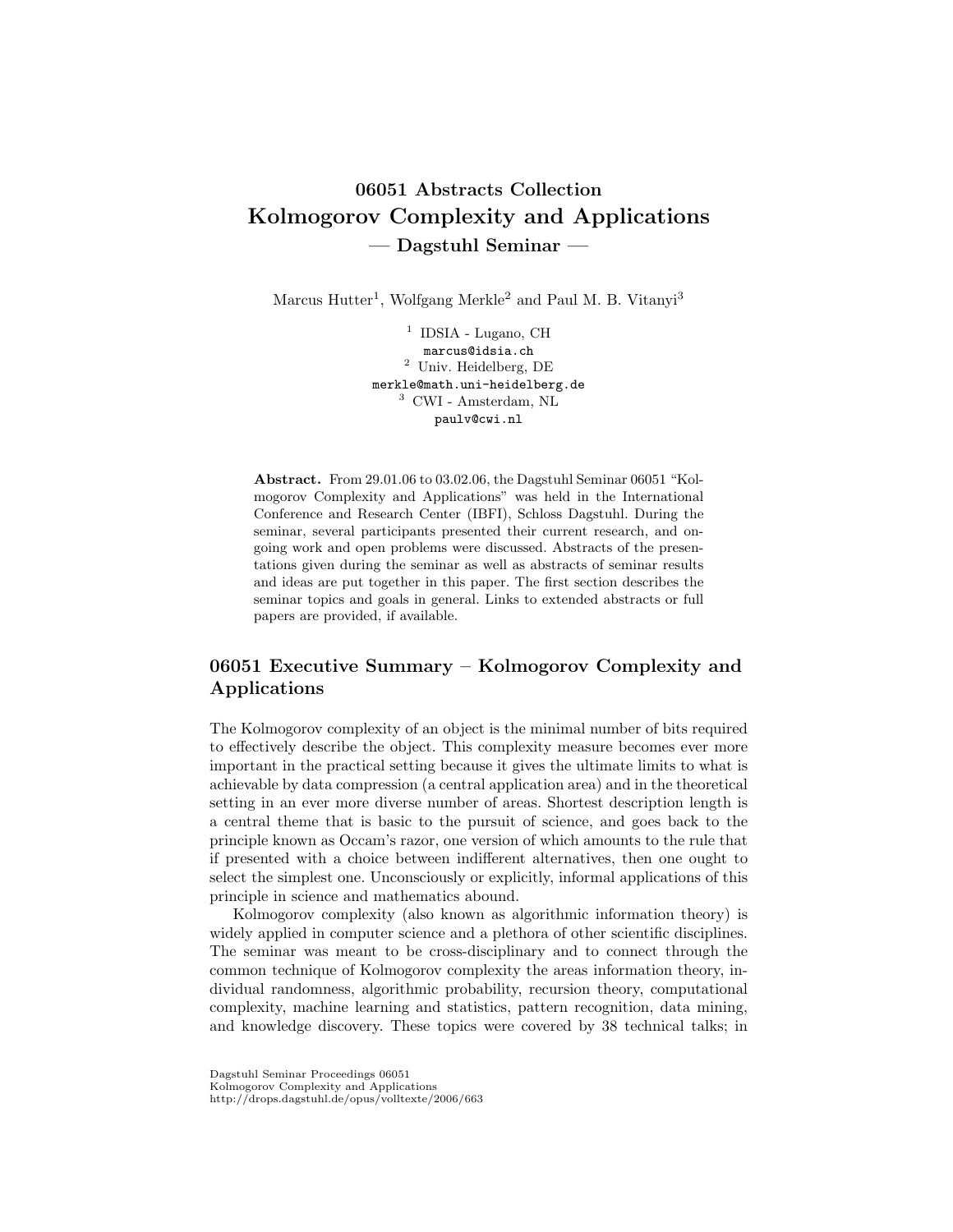addition there were 5 historical talks and a subsequent panel discussion on the early history of Kolmogorov complexity. The seminar was attended by 50 participants, including a large number of leading researchers from the fields listed above. The seminar enabled the participating researchers to assess the state of the art and to inform themselves about new developments, the interdisciplinary character of the seminar helped to forge cohesion in the research community.

In 2005, the field of Kolmogorov complexity is vigorously alive, with new developments consisting of books in the making or just published about

- (i) the "renaissance" of recursion theory focussed on the analysis of individual randomness in terms of Kolmogorov complexity and related formalisms (R. Downey and D. Hirschfeldt, Algorithmic Randomness and Complexity, Springer, to appear);
- (ii) new trends in statistical inference and learning theory, artificial intelligence, based on compression (M. Hutter, Universal Artificial Intelligence: Sequential Decisions Based on Algorithmic Probability, EATCS Monographs, Springer 2004);
- (iii) pattern recognition, clustering and classification based on compression, Kolmogorov's structure function and algorithmic sufficient statistic, and distortion theory MDL and relations between information theory and Kolmogorov complexity (P. Vitanyi, Algorithmic Entropy, Algorithmic Distortion Theory, Springer, in preparation).

There is (iv) the area of the incompressibility method based on Kolmogorov complexity that keeps resolving decade-long (sometimes half-century) open problems in mathematics and computer science. The current trends mentioned above have been very well represented by participants and talks of the seminar.

Further material on the seminar can be found on the external seminar home page maintained by Marcus Hutter, see http://www.idsia.ch/ marcus/dagstuhl/.

Keywords: Executive Summary, Kolmogorov complexity

Joint work of: Hutter, Marcus; Merkle, Wolfgang; Vitanyi, Paul M. B.

See also: [http://www.idsia.ch/ marcus/dagstuhl/](http://www.idsia.ch/~marcus/dagstuhl/)

# Open Questions in Kolmogorov Complexity and Computational Complexity

Eric Allender (Rutgers Univ. - Piscataway, USA)

In this talk, I consider the question of whether or not there is an efficient reduction from the halting problem to the set of Kolmogorov-random strings.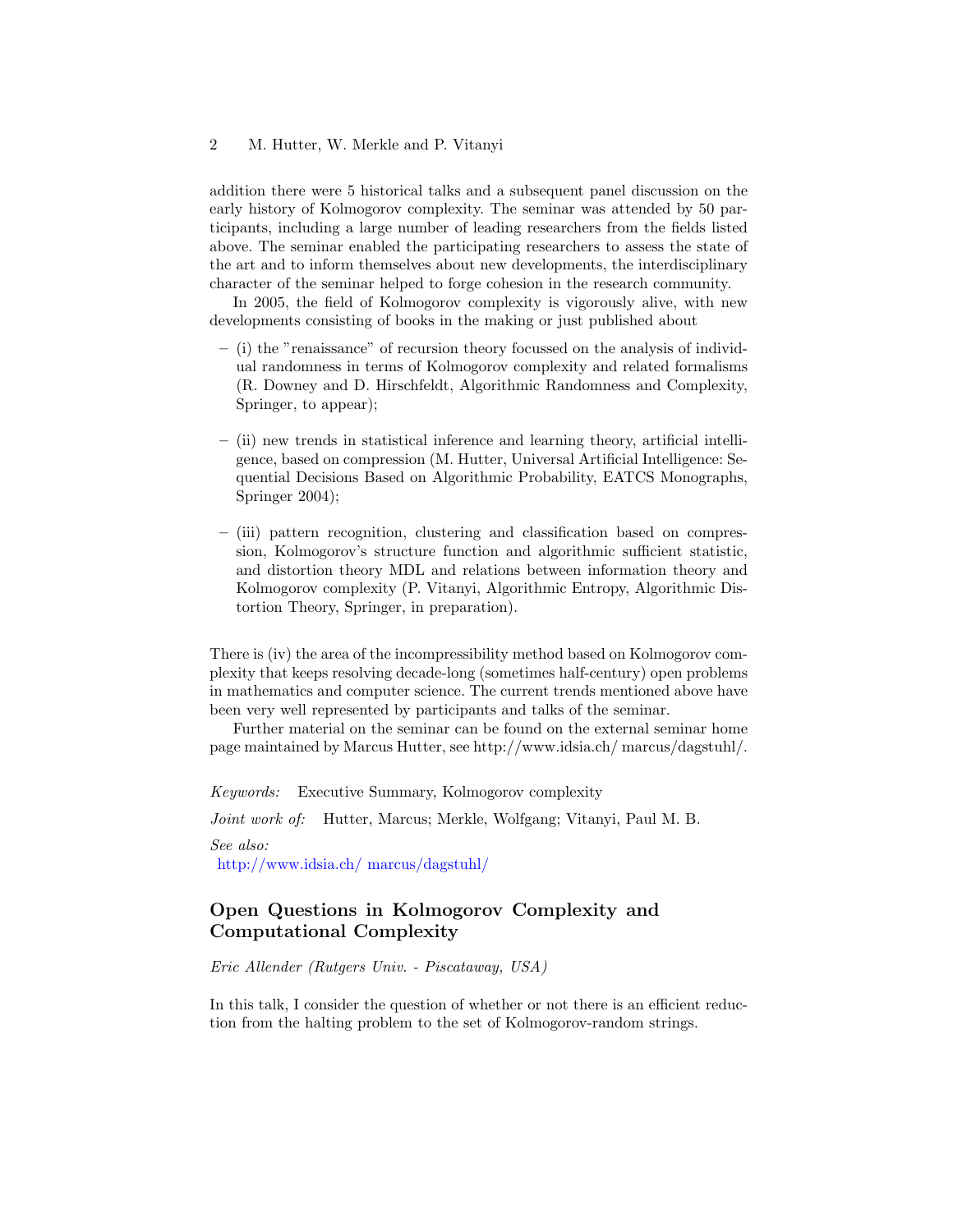It is known that there is an efficient nonuniform reduction (that is, a reduction computed by polynomial-size circuits) but the only "efficient" uniform reduction known is the (disjunctive) truth-table that was presented by Kummer – and the running time for that reduction is known to depend on the choice of the universal Turing machine that is used to define Kolmogorov complexity. For disjunctive reductions, it is known that exponential time at least is required. Motivation for this question comes from complexity theory. Derandomization techniques allow us to show that PSPACE is poly-time Turing reducible to the K-random strings, and NEXP is NP-reducible to this same set. No "efficient" uniform reductions to the K-random strings are known for any larger complexity class.

Keywords: Kolmogorov Complexity, Halting Problem, Efficient Reducibility

#### Time-Bounded Universal Distributions

Luis Antunes (Universidade do Porto, P)

We show that under a reasonable hardness assumptions, the time-bounded Kolmogorov distribution is a universal samplable distribution. Under the same assumption we exactly characterize the worst-case running time of languages that are in average polynomial-time over all P-samplable distributions.

Keywords: Kolmogorov Complexity, Universal Distributions, Average-Case Complexity

Joint work of: Antunes, Luis; Fortnow, Lance

# Natural Halting Probabilities, Partial Randomness, and Zeta Functions

Cristian Calude (University of Auckland, NZ)

We introduce the *natural halting probability* and the *natural complexity* of a Turing machine and we relate them to program-size complexity and Chaitin's halting probability. A classification of Turing machines according to their natural (Omega) halting probabilities is proposed: divergent, convergent and tuatara. We prove the existence of universal convergent and tuatara machines. Various results on randomness and partial randomness are proved. For example, we show that the natural halting probability of a universal tuatara machine is c.e. and random. A new type of partial randomness, asymptotic randomness, is introduced. Finally we show that in contrast to classical (algorithmic) randomness—which cannot be characterized in terms of plain complexity—various types of partial randomness admit such characterizations.

Keywords: Natural halting probability, natural complexity

Joint work of: Calude, Cristian S.; Stay, Michael A.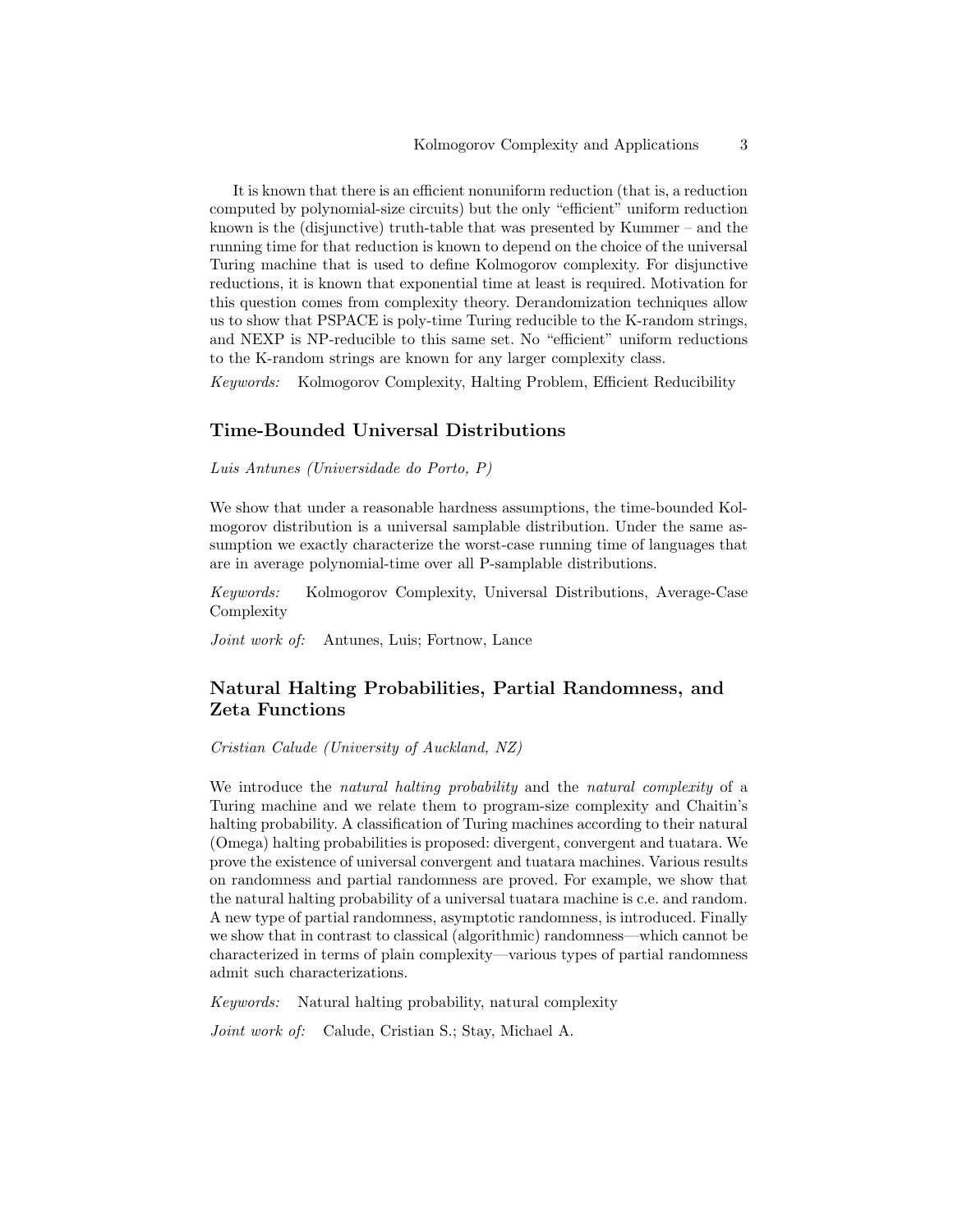Extended Abstract: <http://drops.dagstuhl.de/opus/volltexte/2006/631>

Full Paper:

<http://www.cs.auckland.ac.nz/CDMTCS//researchreports/273cris.pdf>

See also: C. S. Calude, M. A. Stay. Natural Halting Probabilities, Partial Randomness, and Zeta Functions, CDMTCS Research Report 273, 2005.

# Complexity Monotone in Conditions and Future Prediction Errors

Alexey Chernov (IDSIA - Lugano, CH)

We bound the future loss when predicting any (computably) stochastic sequence online. Solomonoff finitely bounded the total deviation of his universal predictor M from the true distribution  $\mu$  by the algorithmic complexity of  $\mu$ . Here we assume we are at a time  $t > 1$  and already observed  $x = x_1...x_t$ . We bound the future prediction performance on  $x_{t+1}x_{t+2}...$  by a new variant of algorithmic complexity of  $\mu$  given x, plus the complexity of the randomness deficiency of x. The new complexity is monotone in its condition in the sense that this complexity can only decrease if the condition is prolonged. We also briefly discuss potential generalizations to Bayesian model classes and to classification problems.

Keywords: Kolmogorov complexity, posterior bounds, online sequential prediction, Solomonoff prior, monotone conditional complexity, total error, future loss, randomness deficiency

Joint work of: Chernov, Alexey; Hutter, Marcus; Schmidhuber, Jürgen

Full Paper: <http://drops.dagstuhl.de/opus/volltexte/2006/632>

Full Paper:

<http://www.idsia.ch/idsiareport/IDSIA-16-05.pdf>

See also: A.Chernov, M.Hutter. Monotone Conditional Complexity Bounds on Future Prediction Errors. Proc. 16th International Conf. on Algorithmic Learning Theory (ALT-2005), LNCS 3734, Springer, 2005, pp. 414-428.

### Randomness and Halting Probabilities

Santiago Figueira (University of Buenos Aires, RA)

We consider the question of randomness of the probability  $\Omega_U[X]$  that an optimal Turing machine  $U$  halts and outputs a string in a fixed set  $X$ . The main results are as follows: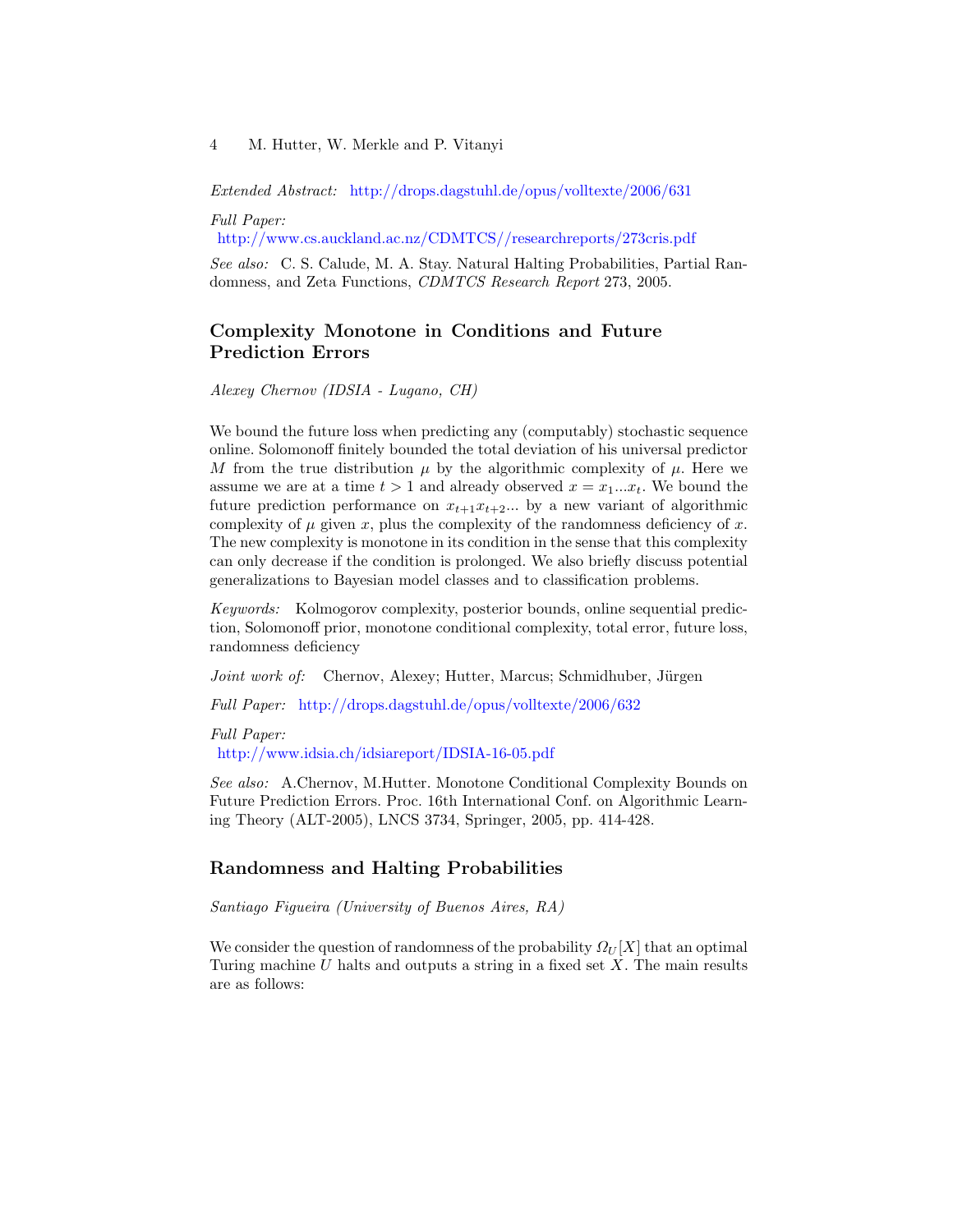$- \Omega_U[X]$  is random whenever X is  $\mathcal{Z}_n^0$ -complete or  $\mathbb{Z}_n^0$ -complete for some  $n \geq 2$ .

— However, for  $n \geq 2$ ,  $\Omega_U[X]$  is not *n*-random when X is  $\Sigma_n^0$  or  $\Pi_n^0$ . Nevertheless, there exists  $\Delta_{n+1}^0$  sets such that  $\Omega_U[X]$  is *n*-random.

— There are  $\Delta_2^0$  sets X such that  $\Omega_U[X]$  is rational. Also, for every  $n \geq 1$ , there exists a set X which is  $\Delta_{n+1}^0$  and  $\Sigma_n^0$ -hard such that  $\Omega_U[X]$  is not random.

We also look at the range of  $\Omega_U$  as an operator. We prove that the set  ${\Omega_U[X]: X \subseteq 2^{&\omega} }$  is a finite union of closed intervals. It follows that for any optimal machine U and any sufficiently small real r, there is a set  $X \subseteq 2^{< \omega}$ recursive in  $\emptyset' \oplus r$ , such that  $\Omega_U[X] = r$ .

The same questions are also considered in the context of infinite computations, and lead to similar results.

Keywords: Chaitin's  $\Omega$ , halting probabilities, randomness, n-randomness, Kolmogorov complexity

Joint work of: Becher, Verónica; Figueira, Santiago; Grigorieff, Serge; Miller, Joseph S.

### Inconsistency & Misspecification

Peter Grünwald (CWI - Amsterdam, NL)

We show that Bayesian and MDL inference can be statistically inconsistent under misspecification: for any  $a > 0$ , there exists a distribution P, a set of distributions (model)  $M$ , and a 'reasonable' prior on  $M$  such that (a)  $P$  is not in  $M$  (the model is wrong) (b) There is a distribution  $P' \in M$  with KL-divergence  $D(P||P') = a$ , yet, if data are i.i.d. according to  $P$ , then the Bayesian posterior concentrates on an (ever-changing) set of distributions that all have KL-divergence to  $P$  much larger than a. If the posterior is used for classification purposes, it can even perform worse than random guessing.

The result is fundamentally different from existing Bayesian inconsistency results due to Diaconis, Freedman and Barron, in that we can choose the model M to be only countably large; if M were well-specified ('true'), then by Doob's theorem this would immediately imply consistency.

Joint work with John Langford of the Toyota Technological Institute, Chicago.

Keywords: Bayes, MDL, misspecification, consistency, prediction, compression, classificatoin

Joint work of: Grünwald, Peter; Langford, John

Full Paper:

[http://www.cwi.nl/ pdg/ftp/bayesinconsistent.ps](http://www.cwi.nl/~pdg/ftp/bayesinconsistent.ps)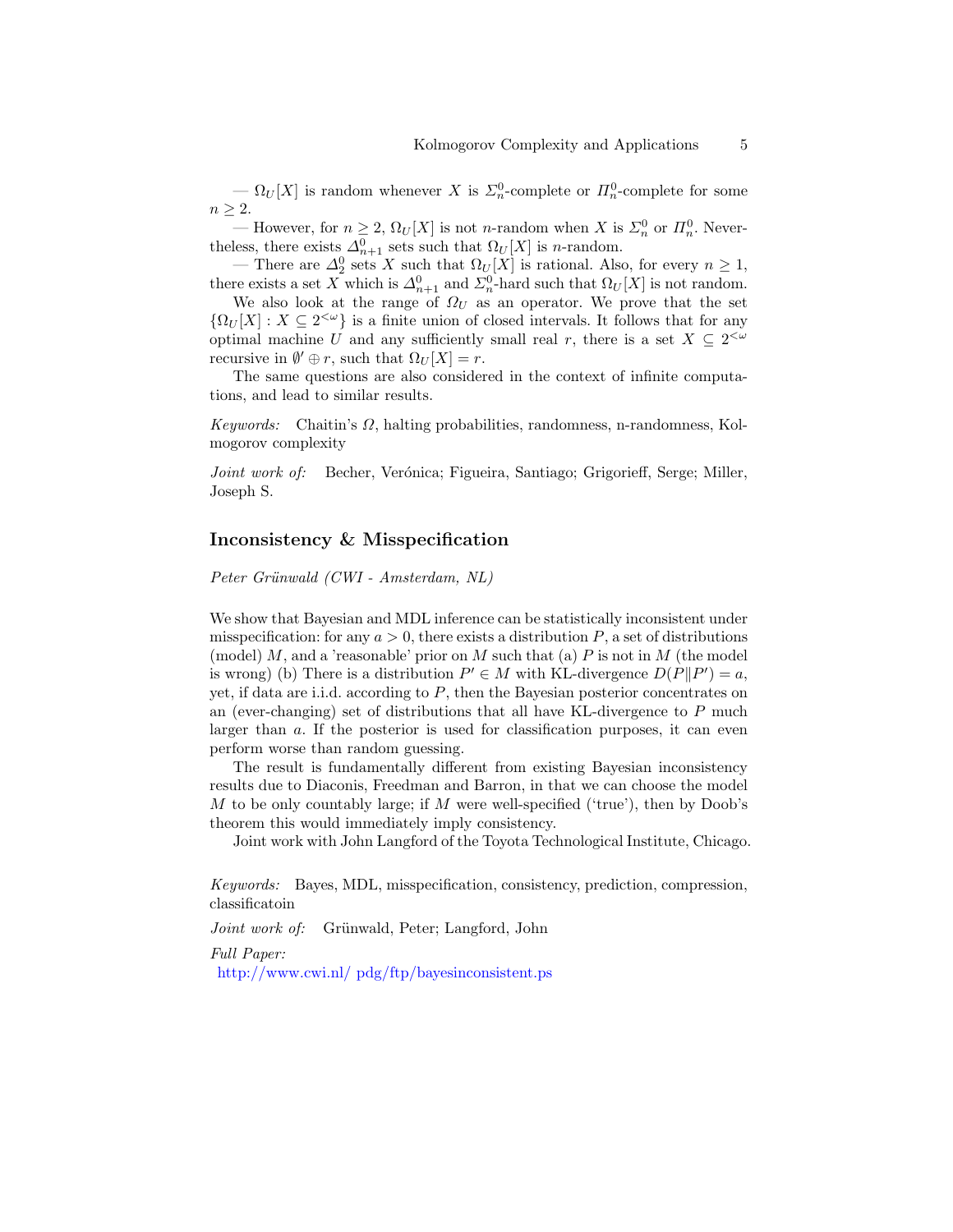### Error in Enumerable Sequence Prediction

#### Nick Hay (University of Auckland, NZ)

We outline a method for quantifying the error of a sequence prediction. With sequence predictions represented by semimeasures  $\nu(x)$  we define their error to be  $-\log_2 \nu(x)$ . We note that enumerable semimeasures are those which model the sequence as the output of a computable system given unknown input. Using this we define the simulation complexity of a computable system  $C$  relative to another U giving an exact bound on their difference in error. This error in turn gives an exact upper bound on the number of predictions  $\nu$  gets incorrect.

Keywords: Sequence prediction, Solomonoff induction, enumerable semimeasures

Full Paper: <http://drops.dagstuhl.de/opus/volltexte/2006/633>

# Extracting Kolmogorov Complexity with Applications to Dimension Zero-One Laws

John M. Hitchcock (University of Wyoming, USA)

We apply recent results on extracting randomness from independent sources to "extract" Kolmogorov complexity. For any  $\alpha, \epsilon > 0$ , given a string x with  $K(x) > \alpha |x|$ , we show how to use a constant number of advice bits to efficiently compute another string y,  $|y| = \Omega(|x|)$ , with  $K(y) > (1 - \epsilon)|y|$ . This result holds for both classical and space-bounded Kolmogorov complexity.

We use the extraction procedure for space-bounded complexity to establish zero-one laws for polynomial-space strong dimension. Our results include:

- 1. If  $Dim_{\text{pspace}}(E) > 0$ , then  $Dim_{\text{pspace}}(E/O(1)) = 1$ .
- 2.  $Dim(E/O(1)|ESPACE)$  is either 0 or 1.
- 3.  $Dim(E/poly|ESPACE)$  is either 0 or 1.

In other words, from a dimension standpoint and with respect to a small amount of advice, the exponential-time class E is either minimally complex (dimension 0) or maximally complex (dimension 1) within ESPACE.

Keywords: Kolmogorov complexity, resource-bounded dimension, extractors

Joint work of: Fortnow, Lance; Hitchcock, John; Pavan, A.; Vinodchandran, N. V.; Wang, Fengming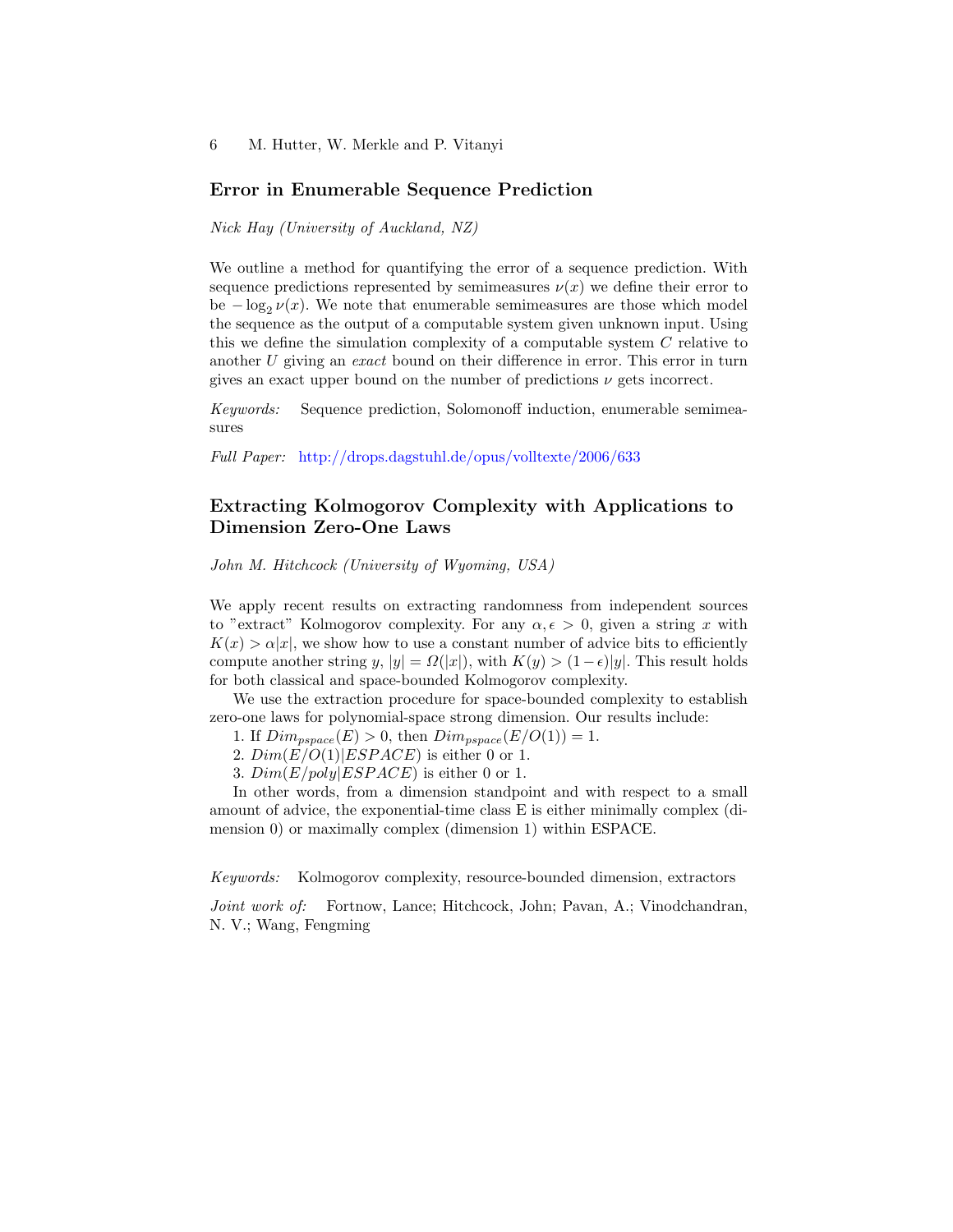# On the Convergence of (Non)Universal Semimeasures on Martin-Löf Random Sequences

Marcus Hutter (IDSIA - Lugano, CH)

Solomonoff's central result on induction is that the posterior of a universal semimeasure M converges rapidly and with probability 1 to the true sequence generating posterior  $\mu$ , if the latter is computable. Hence, M is eligible as a universal sequence predictor in case of unknown  $\mu$ . Despite some nearby results and proofs in the literature, the stronger result of convergence for all (Martin-Löf) random sequences remained open. Such a convergence result would be particularly interesting and natural, since randomness can be defined in terms of M itself. We show that there are universal semimeasures  $M$  which do not converge for all random sequences, i.e. we give a partial negative answer to the open problem. We also provide a positive answer for some non-universal semimeasures. We define the incomputable measure  $D$  as a mixture over all computable measures and the enumerable semimeasure  $W$  as a mixture over all enumerable nearly-measures. We show that W converges to D and D to  $\mu$  on all random sequences. The Hellinger distance measuring closeness of two distributions plays a central role.

Keywords: Sequence prediction, Algorithmic Information Theory, universal enumerable semimeasure, mixture distributions, posterior convergence, Martin-Löf randomness

Full Paper: [http://www.idsia.ch/ marcus/ai/mlconvx.htm](http://www.idsia.ch/~marcus/ai/mlconvx.htm)

### Is there a simple theory of prediction?

Shane Legg (IDSIA - Lugano, CH)

Solomonoff's inductive learning model is a powerful, universal and highly elegant theory of sequence prediction. Its critical flaw is that it is incomputable and thus cannot be used in practice. It is sometimes suggested that it may still be useful to help guide the development of very general and powerful theories of prediction which are computable. In this paper it is shown that although powerful algorithms exist, they are necessarily highly complex. This alone makes their theoretical analysis problematic, however it is further shown that beyond a moderate level of complexity the analysis runs into the deeper problem of Gödel incompleteness. This limits the power of mathematics to analyse and study prediction algorithms, and indeed intelligent systems in general.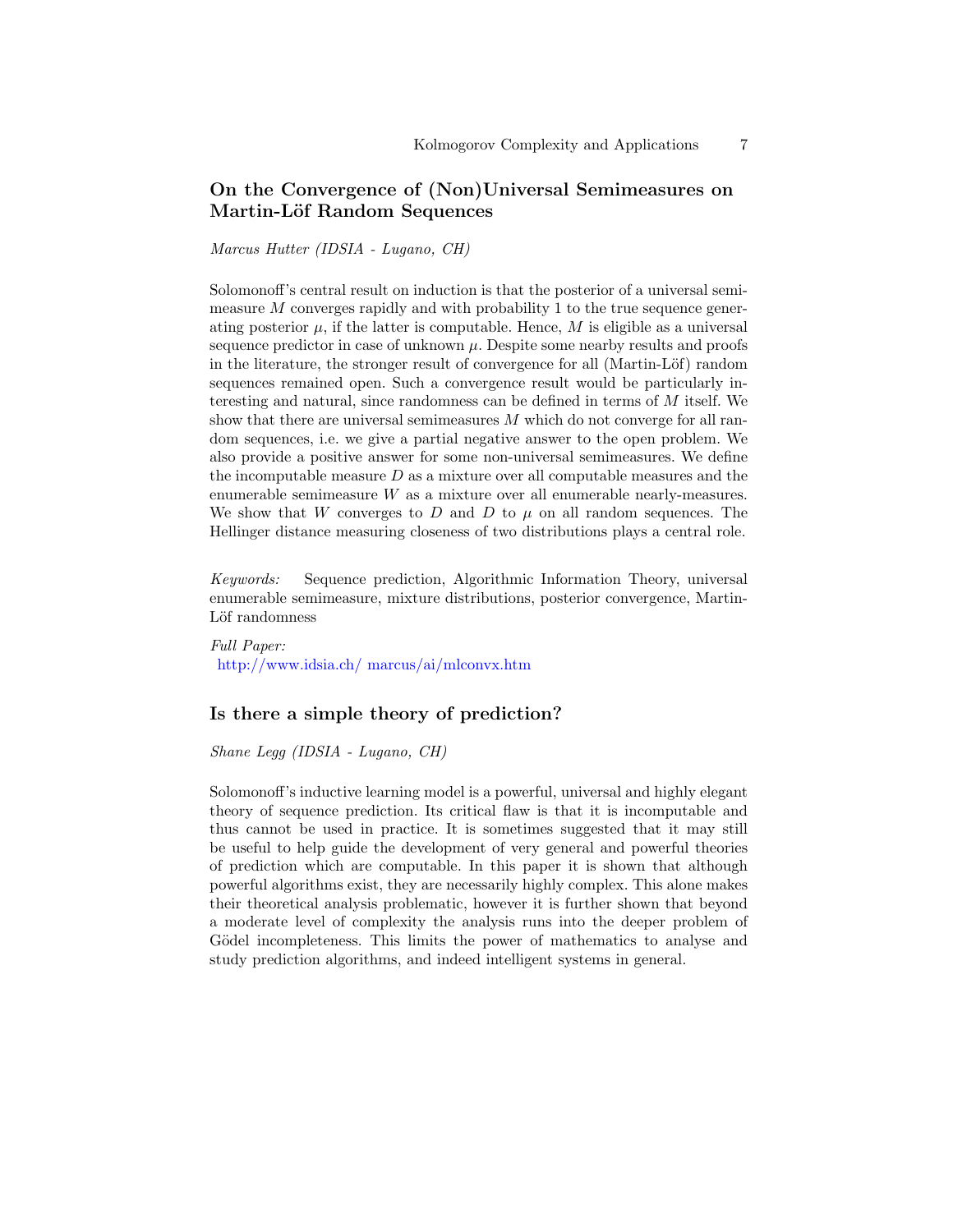### Points on Computable Curves

#### Elvira Mayordomo (University of Zaragoza, E)

The "analyst's traveling salesman theorem" of geometric measure theory characterizes those subsets of Euclidean space that are contained in curves of finite length. This result, proven for the plane by Jones (1990) and extended to higherdimensional Euclidean spaces by Okikiolu (1991), says that a bounded set K is contained in some curve of finite length if and only if a certain "square beta sum", involving the "width of K" in each element of an infinite system of overlapping "tiles" of descending size, is finite. In this paper we characterize those points of Euclidean space that lie on computable curves of finite length. We do this by formulating and proving a computable extension of the analyst's traveling salesman theorem. Our extension, the computable analyst's traveling salesman theorem, says that a point in Euclidean space lies on some computable curve of finite length if and only if it is "permitted" by some computable "Jones constriction". A Jones constriction here is an explicit assignment of a rational cylinder to each of the above-mentioned tiles in such a way that, when the radius of the cylinder corresponding to a tile is used in place of the "width of K" in each tile, the square beta sum is finite. A point is permitted by a Jones constriction if it is contained in the cylinder assigned to each tile containing the point. The main part of our proof is the construction of a computable curve of finite length traversing all the points permitted by a given Jones constriction. Our construction uses the main ideas of Jones's "farthest insertion" construction, but our algorithm for computing the curve must work exclusively with the Jones constriction itself, because it has no direct access to the (typically uncomputable) points permitted by the Jones constriction.

Keywords: Computable analysis, geometric measure theory, analyst's traveling salesman theorem, rectifiable computable curve

Joint work of: Gu, Xiaoyang; Lutz, Jack H.; Mayordomo, Elvira

Full Paper: <http://www.eccc.uni-trier.de/eccc-reports/2005/TR05-157/>

See also: Electronic Colloquium on Computational Complexity Report TR05- 157

### Recent Results in Universal and Non-Universal Induction

Jan Poland (Hokkaido Univ. - Sapporo, J)

We present and relate recent results in prediction based on countable classes of either probability (semi-)distributions or base predictors.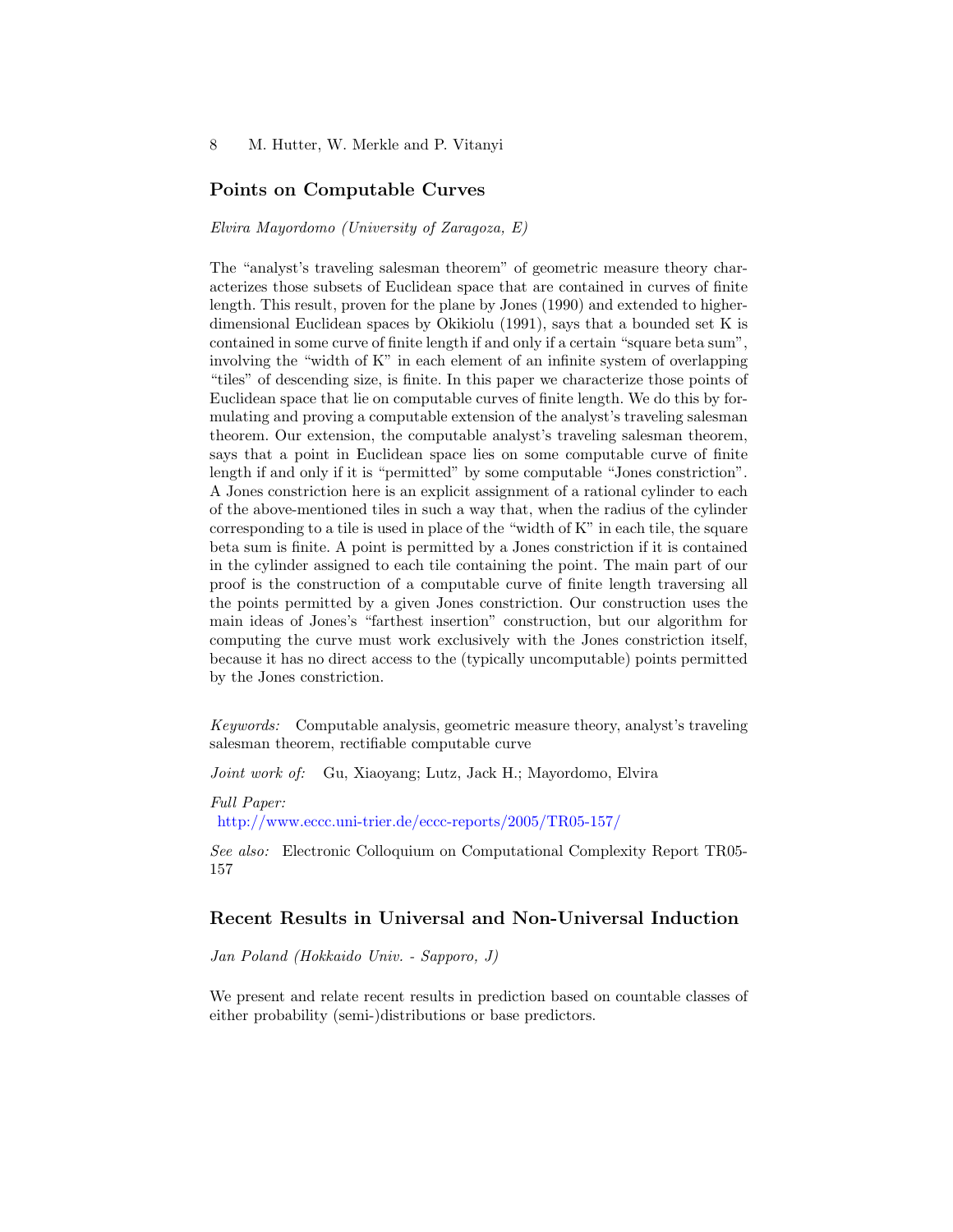Learning by Bayes, MDL, and stochastic model selection will be considered as instances of the first category. In particular, we will show how analog assertions to Solomonoff's universal induction result can be obtained for MDL and stochastic model selection. The second category is based on prediction with expert advice. We will present a recent construction to define a universal learner in this framework.

Keywords: Bayesian learning, MDL, stochastic model selection, prediction with expert advice, universal learning, Solomonoff induction

Full Paper: <http://drops.dagstuhl.de/opus/volltexte/2006/635>

# Stability of Kolmogorov Type Properties under Relativization

Andrej Romashchenko (IITP - Moscow, RUS)

Let us have a tuple of strings  $x_1, \ldots, x_n$ , and some oracle O.

Assume that there is no information in O about  $x_i$ 's, i.e.,  $I(x_1, \ldots, x_n; O) \approx 0$ . Can any 'informational' properties of  $x_1, \ldots, x_n$  essentially change under relativization conditional to the oracle O? We discuss a formalization of this question and show that some special cases of these general conjecture hold. In particular, we prove that if an oracle has very few mutual information with given strings, then relativization conditional to this oracle cannot help to extract the mutual information between these strings.

Keywords: Kolmogorov complexity, algorithmic information theory, extracting mutual information

Joint work of: Romashchenko, Andrei; Muchnik, Andrei

# Forbidden substrings, Kolmogorov complexity and almost periodic sequences

Andrei Rumyantsev (Moscow State University, RUS)

Assume that for some  $\alpha < 1$  and for all natural n a set  $F_n$  of at most  $2^{\alpha n}$ "forbidden" binary strings of length  $n$  is fixed.

Then there exists an infinite binary sequence  $\omega$  that does not have (long) forbidden substrings.

We prove this combinatorial statement by translating it into a statement about Kolmogorov complexity and compare this proof with a combinatorial one based on Laslo Lovasz local lemma. Then we construct an almost periodic sequence with the same property (thus combines the results from Bruno Durand,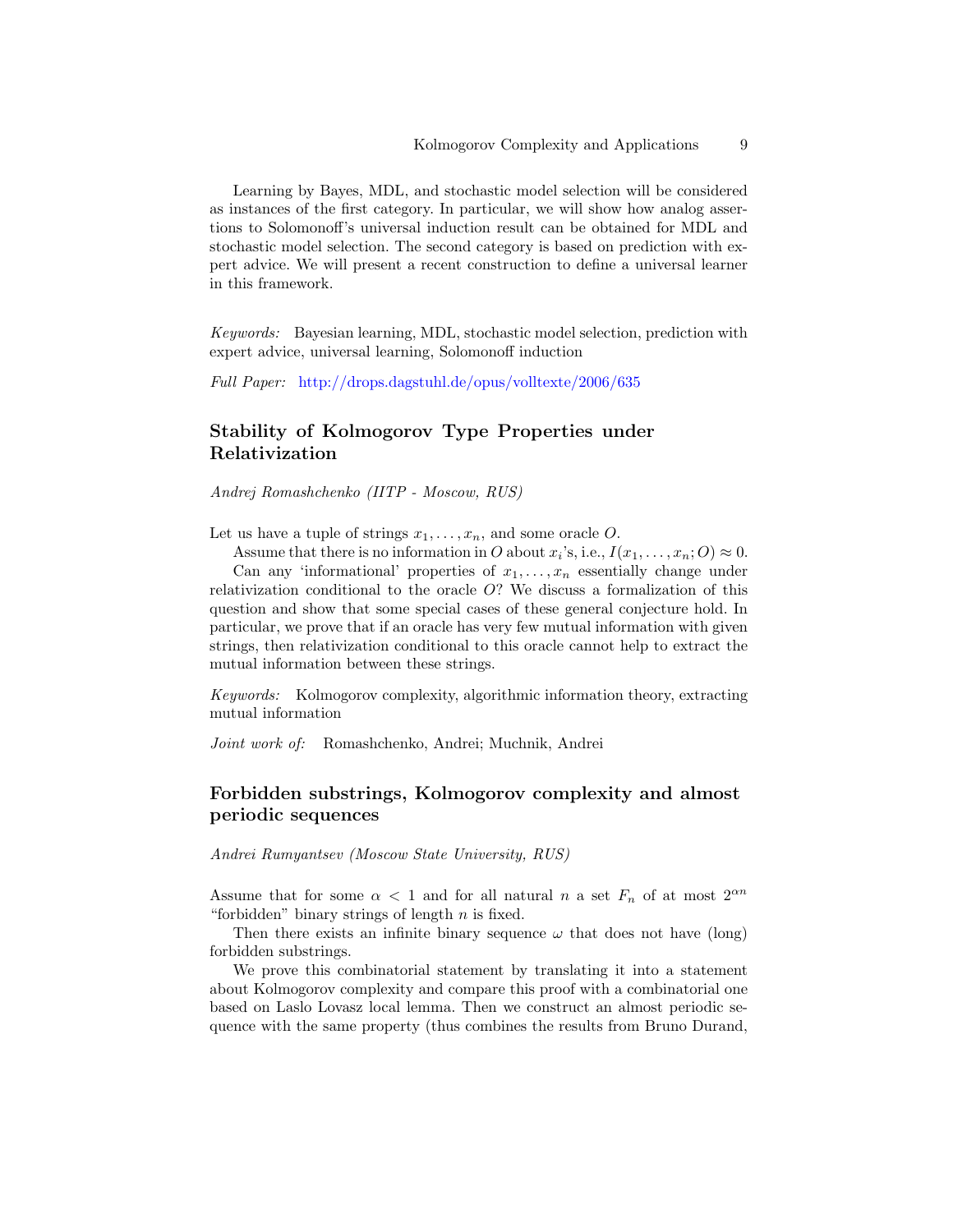Leonid Levin, Alexander Shen, Complex tilings and Andrei Muchnik, Alexei Semenov and Maxim Ushakov, Almost periodic sequences).

Both the combinatorial proof and Kolmogorov complexity argument can be generalized to the multidimensional case.

Keywords: Forbidden substrings, almost periodic sequences

Joint work of: Rumyantsev, Andrei; Ushakov, Maxim

See also: STACS, Marseille, 2006

# Application of Kolmogorov complexity and universal codes to identity testing and nonparametric testing of serial independence for time series.

Boris Ryabko (Russian Academy of Sc. - Novosibirsk, RUS)

We show that Kolmogorov complexity and such its estimators as universal codes (or data compression methods) can be applied for hypothesis testing in a framework of classical mathematical statistics. The methods for identity testing and nonparametric testing of serial independence for time series are described.

Keywords: Algorithmic complexity, algorithmic information theory, Kolmogorov complexity, universal coding, hypothesis testing

Joint work of: Ryabko, Boris; Astola, Jaakko; Gammerman, Alex

Full Paper: <http://drops.dagstuhl.de/opus/volltexte/2006/636>

# Learning in Reactive Environments with Arbitrary Dependence

Daniil Ryabko (IDSIA - Lugano, CH)

In reinforcement learning the task for an agent is to attain the best possible asymptotic reward where the true generating environment is unknown but belongs to a known countable family of environments.

This task generalises the sequence prediction problem, in which the environment does not react to the behaviour of the agent.

Solomonoff induction solves the sequence prediction problem for any countable class of measures; however, it is easy to see that such result is impossible for reinforcement learning — not any countable class of environments can be learnt.

We find some sufficient conditions on the class of environments under which an agent exists which attains the best asymptotic reward for any environment in the class. We analyze how tight these conditions are and how they relate to different probabilistic assumptions known in reinforcement learning and related fields, such as Markov Decision Processes and mixing conditions.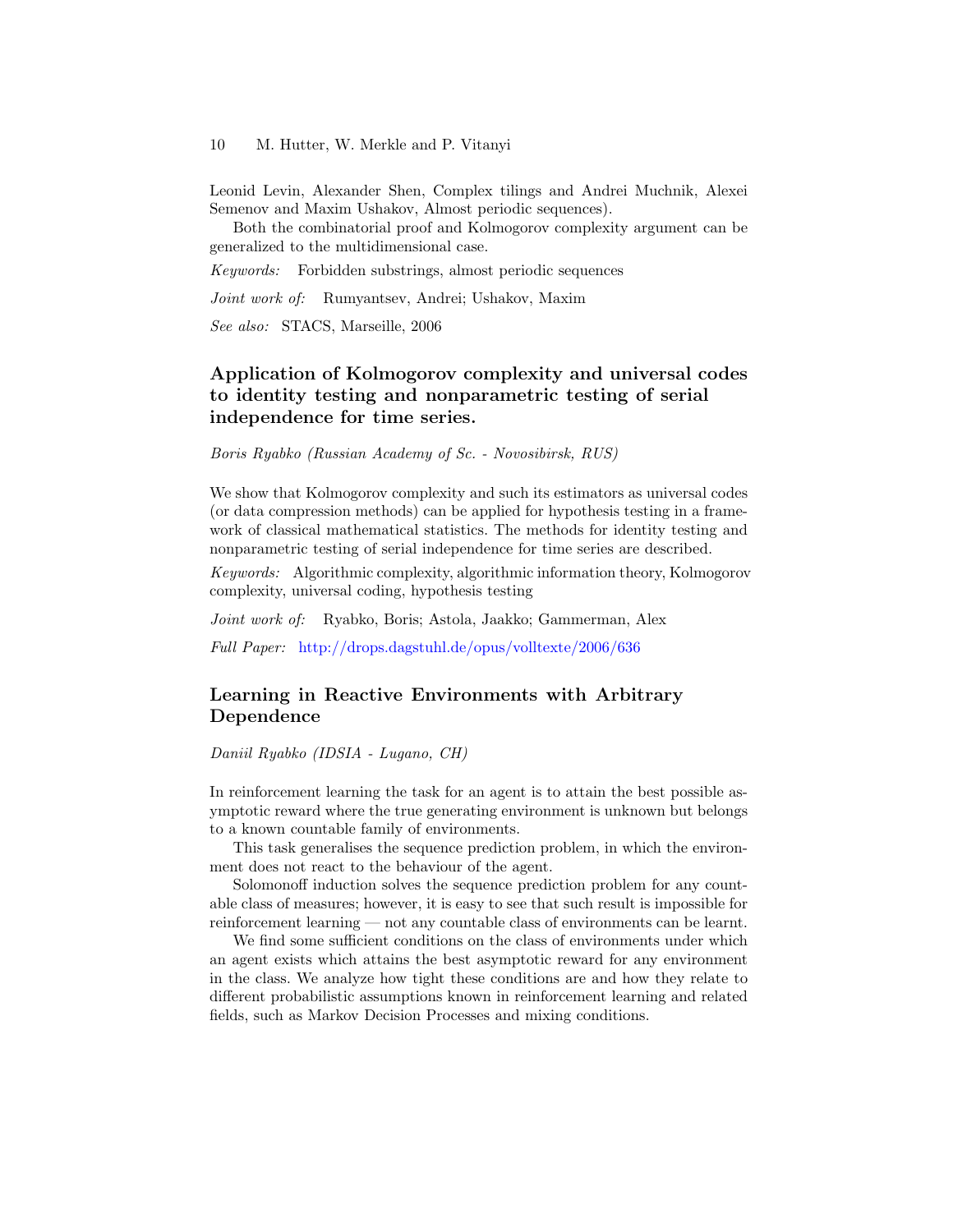Keywords: Reinforcement learning, asymptotic average value, self-optimizing policies, (non) Markov decision processes

Joint work of: Ryabko, Daniil; Hutter, Marcus

Full Paper: <http://drops.dagstuhl.de/opus/volltexte/2006/637>

# Proof-Based General Search Algorithms and Goedel Machines

Jürgen Schmidhuber (IDSIA - Lugano, CH)

We use Gödel's self-reference trick to build a universal problem solver. A Gödel machine is a computer whose original software includes axioms describing the hardware and the original software (this is possible without circularity) and some formal goal in form of an arbitrary user-defined utility function (e.g., cumulative future expected reward in a sequence of optimization tasks). The original software also includes a proof searcher which uses the axioms to systematically make pairs ("proof", "program") until it finds a proof that a rewrite of the original software through "program" will increase utility. The machine can be designed such that each self-rewrite is necessarily globally optimal in the sense of the utility function, even those rewrites that destroy the proof searcher. We relate the approach to previous asymptotically optimal search algorithms.

Keywords: Self-referential universal problem solvers, provably optimal selfimprovements

Full Paper: [http://www.idsia.ch/ juergen/goedelmachine.html](http://www.idsia.ch/~juergen/goedelmachine.html)

See also: [http://www.idsia.ch/ juergen/gmbib](http://www.idsia.ch/~juergen/gmbib)

# Multisource aAgorithmic Information Theory

Alexander Shen (IITP - Moscow, RUS)

Multisource information theory is well known in Shannon setting. It studies the possibilities of information transfer through a network with limited capacities. Similar questions could be studied for algorithmic information theory and provide a framework for several known results and interesting questions.

Keywords: Kolmogorov complexity multisource information theory

Full Paper: <http://drops.dagstuhl.de/opus/volltexte/2006/626>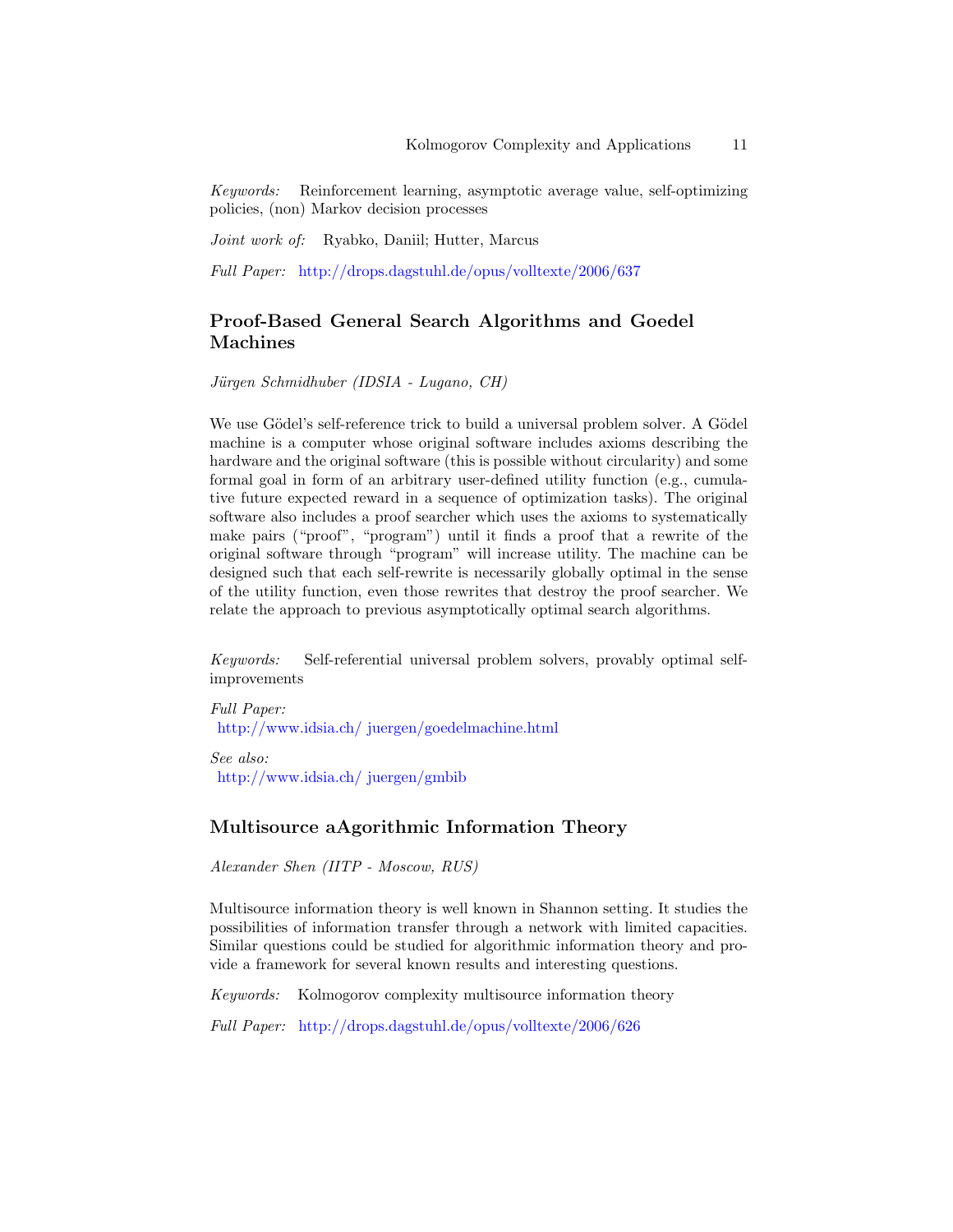### Combinatorial proof of Muchnik's theorem

Alexander Shen (IITP - Moscow, RUS)

Original proof of Muchnik's theorem on conditional descriptions can be modified and split into two parts:

1) we construct a graph that allows large online matchings (main part);

2) we use this graph to prove the theorem.

The question about online matching could be interesting in itself.

Keywords: Matching conditional descriptions, Kolmogorov complexity

Full Paper: <http://drops.dagstuhl.de/opus/volltexte/2006/625>

### Relative n-Randomness for Continuous Measures

Theodore A. Slaman (Univ. California - Berkeley, USA)

We discuss the following question of Reimann.

For which infinite binary sequences  $X$  does there exist (a presentation of) a measure  $\mu$  such that X is *n*-random for  $\mu$ ?

We show that for each n, for all but countably many X there is such a  $\mu$ . From the recursion theoretic perspective, the countable set is large, including all the arithmetically definable sets and more.

Keywords: Relative randomness

### Self-similar Sets, Dimensions and Kolmogorov Complexity

Ludwig Staiger (Universität Halle-Wittenberg, D)

We present several results on relations between the Kolmogorov complexity of infinite strings and measures of information content (dimensions) known from dimension theory, information theory or fractal geometry.

Special emphasis is laid on bounds on the complexity of strings in self-similar sets in Cantor space. Here a set is called self-similar iff it is the maximum solution of an equation of the form  $F = WF$  where W is a set of finite strings of length  $> 0$  and F is the subset of Cantor space defined by this equation.

It turns out that the Hausdorff dimension of these sets can be expressed in terms of the entropy of the language W, and that the Kolmogorov Complexity (or constructive dimension) of infinite strings in F can be estimated via Hausdorff dimension or entropy of languages.

For sets in Cantor space definable by finite automata (regular  $\omega$ -languages) even tighter bounds of Kolmogorov Complexity via Hausdorff dimension or entropy of languages are obtained.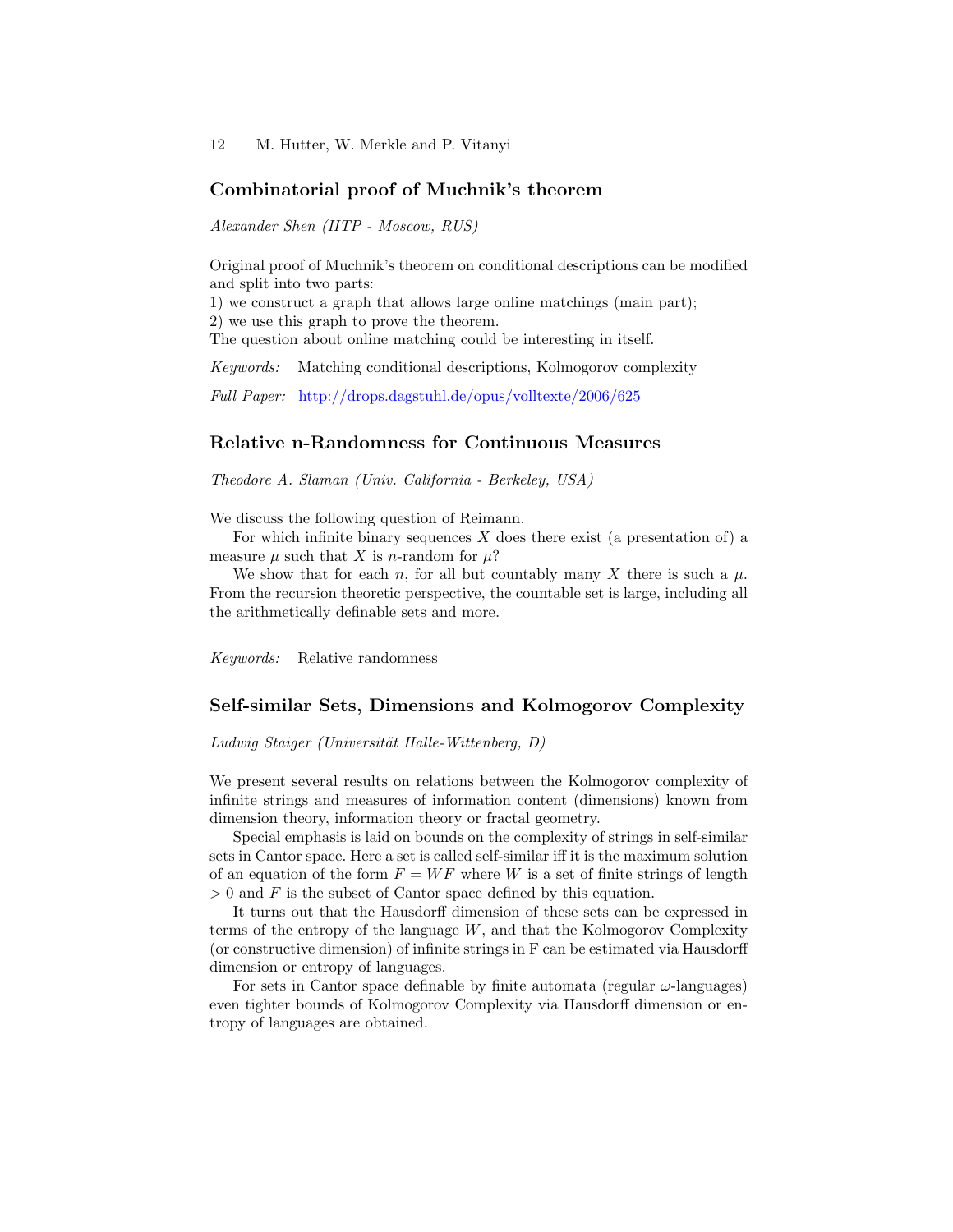Here results generalizing P. Martin-Löf's on the bounds for Kolmogorov complexity and oscillation of the complexity in an infinite string are obtained.

Keywords: Infinite strings, Cantor space, Kolmogorov complexity, Hausdorff dimension, packing dimension, entropy of languages

# On the difference between Martin-Löf randomness and Schnorr randomness

Sebastiaan Terwijn (TU Wien, A)

In his 1971 book Schnorr introduced a constructive measure that relates to Martin-Löf's notion of constructive measure in much the same way as "computable" relates to "computably enumerable". Schnorr carefully analyzed this notion, and he also characterized it in terms of computable martingales and orders of growth. Schnorr also considered the randomness notion corresponding to computable martingales. In this talk we discuss the differences between these randomness notions from various points of view.

Keywords: Martin-Löf randomnes, Schnorr randomness

# Binary Lambda Calculus and Combinatory Logic

John Tromp (CWI - Amsterdam, NL)

We introduce binary representations of both lambda calculus and combinatory logic terms, and demonstrate their simplicity by providing very compact parserinterpreters for these binary languages.

We demonstrate their application to Algorithmic Information Theory with several concrete upper bounds on program-size complexity, including an elegant self-delimiting code for binary strings.

Keywords: Concrete, program size complexity, ambda calculus, combinatory logic, encoding, self-delimiting, binary strings

Full Paper: <http://drops.dagstuhl.de/opus/volltexte/2006/628>

# On impossibility of sequential algorithmic Forecasting

Vladimir V'yugin (IITP - Moscow, RUS)

The problem of prediction future event given an individual sequence of past events is considered.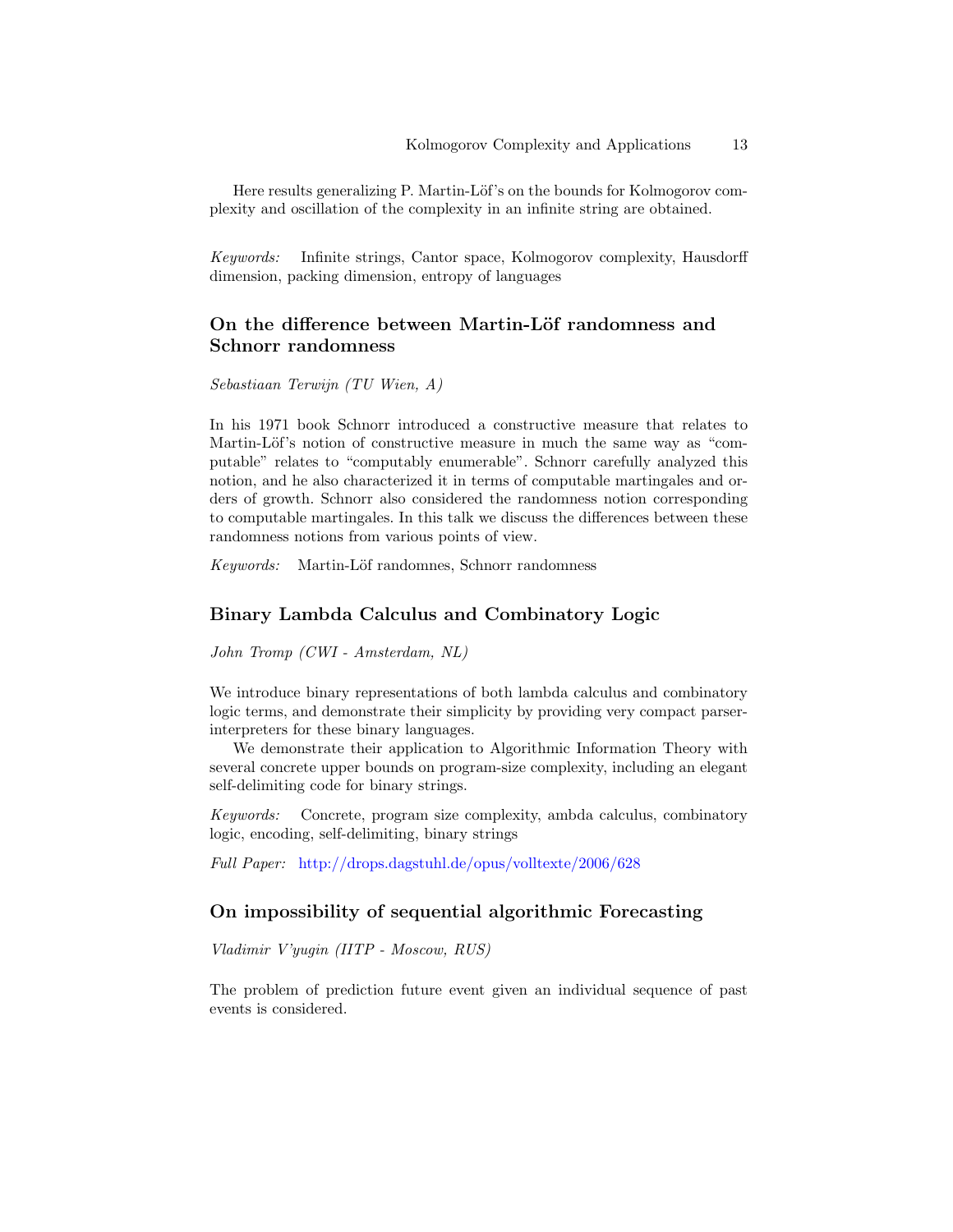Predictions are given in form of real numbers  $p_n$  which are computed by some algorithm  $\varphi$  using initial fragments  $\omega_1, \ldots, \omega_{n-1}$  of an individual binary sequence  $\omega = \omega_1, \omega_2, \ldots$  and can be interpreted as probabilities of the event  $\omega_n = 1$  given this fragment.

According to Dawid's prequential framework we consider partial forecasting algorithms  $\varphi$  which are defined on all initial fragments of  $\omega$  and can be undefined outside the given sequence of outcomes.

We show that even for this large class of forecasting algorithms combining outcomes of coin-tossing and transducer algorithm it is possible to efficiently generate with probability close to one sequences for which any partial forecasting algorithm is failed by the method of verifying called calibration.

Keywords: Universal forecasting, computable calibration, Dawid's prequential framework, algorithmic randomness, defensive forecasting

Full Paper: <http://drops.dagstuhl.de/opus/volltexte/2006/630>

# Algorithmic rate-distortion theory

Nikolai K. Vereshchagin (Moscow State University, RUS)

We propose and develop rate-distortion theory in the Kolmogorov complexity setting. This gives the ultimate limits of lossy compression of individual data objects, taking all effective regularities of the data into account.

Keywords: Kolmogorov complexity, rate, distortion, randomness deficiency

Joint work of: Vereshchagin, Nikolai K.; Vitanyi, Paul M.B.

### Kolmogorov complexity and Shannon information

Paul M.B. Vitanyi (CWI - Amsterdam, NL)

The paradigms in the computation, manipulation, and transmission of information shift increasingly from being random-variable oriented to individualoutcome oriented.

In theoretical terms, this means a shift from Shannon's Information Theory to Kolmogorov's Complexity Theory.

Complex structural data like sound files or video images are not well modeled by methods that assume they consist of a typical sequence of uncorollated independent outcomes of a simple Bernoulli source or stationary ergodic source. For example, storing or transmitting the first 1, 000, 000, 000, 000, 000 bits of  $\pi = 3.1415...$  can be done the hard way using Shannon theory, or the easy way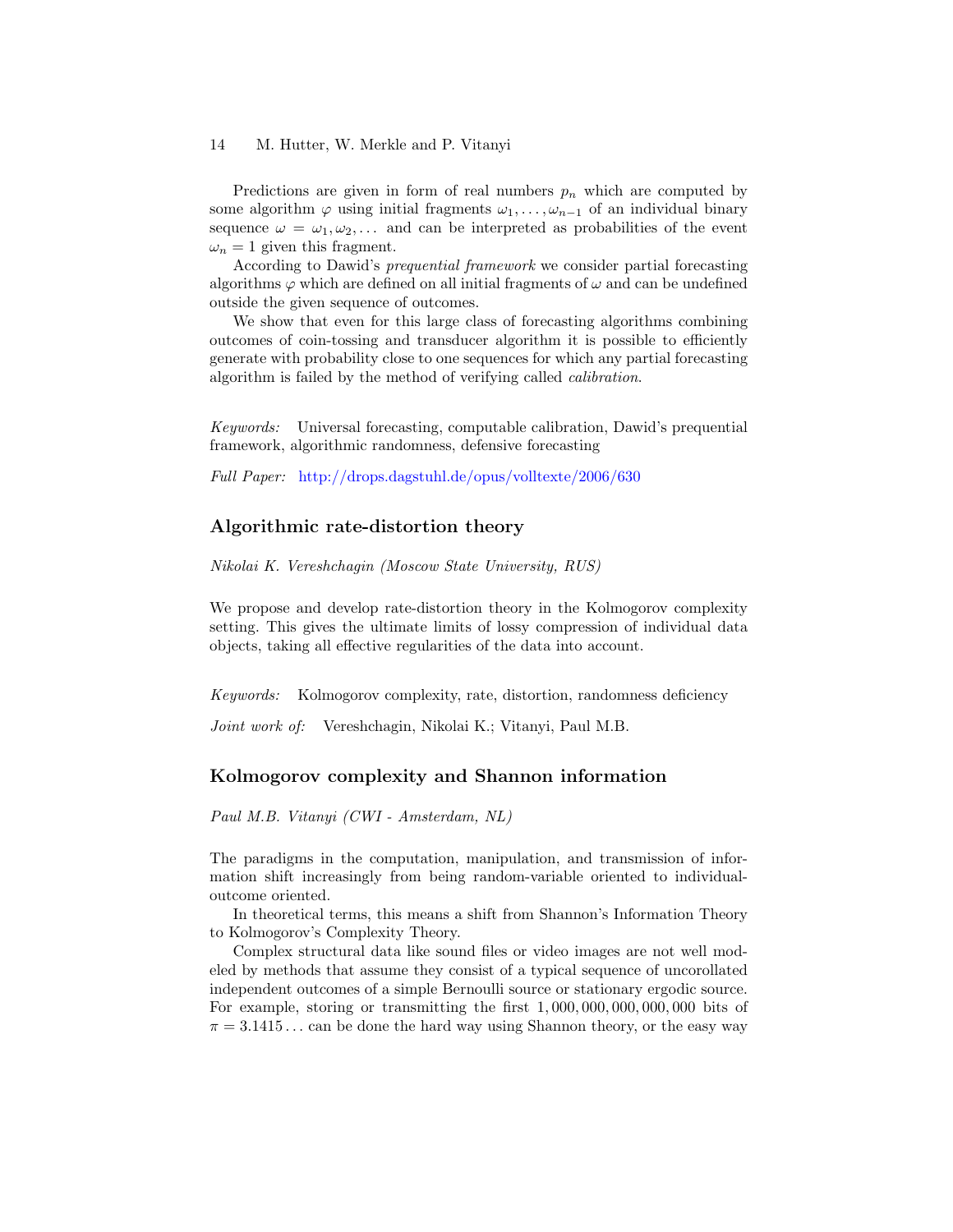using a small program incorporating an approximation algorithm that generates the successive bits  $\pi$ .

Thus, synthetic structural audio compression can reach compression ratios of 10,000 to 1. Such structural data can in principle be modeled by a random source. For example, Tolstoy's "War and Piece" is one element out of the the set of books or meaningful documents that have been produced in the history of mankind, say at most one billion. With every book equally likely, it contains about 30 bits of information. This way, we can in principle assume that there is a relevant random variable that represents the complex structured information objects appropriately. Practically, however, using Shannon theory or general purpose compressors, we estimate the redundancy at about 60%, achieving a compression ratio of about 2 to 1. This redundancy estimate is based on the inherent assumption that the data consists of uncorrolated items and is typical for a simple random source like a Bernoulli or Markov process. Clever or specialpurpose compressors analyse structural features of the data to achive better compression. The result is a code that can be viewed as a Shannon-Fano code and then translated back into an appropriate highly skewed distribution.

Viewing this as Shannon theory is begging the question.

Ultimately, one wants identify the unique combination of structural features that characterize the data at hand. One way to do this is by the Kolmogorov complexity approach. We shall show that, for example, the Shannon entropy equals the expected Kolmogorov complexity of the outcomes, but only up to an additive error term that equals the Kolmogorov complexity of the probability mass function involved. In the limit, where we consider an individual object, the Shannon view can be taken as concentrating all probability on the outcome in question.

But then the correspondence breaks down: the Shannon entropy becomes zero, and the error term becomes the complexity of the outcome.Shannon ignores the object itself but considers only the characteristics of the random source of which the object is one of the possible outcomes, while Kolmogorov considers only the object itself to determine the number of bits in the ultimate compressed version irrespective of the manner in which the object arose.

For almost every Shannon theory notion there turns out to be a Kolmogorov complexity theory notion that is equivalent in the sense that the expectation of the latter is closely related to the former. We will review some of these relations.

Joint work of: Grünwald, Peter; Vitanyi, Paul M. B.

### Automatic Meaning Discovery Using Google

Paul M.B. Vitanyi (CWI - Amsterdam, NL)

We survey a new area of parameter-free similarity distance measures useful in data-mining, pattern recognition, learning and automatic semantics extraction.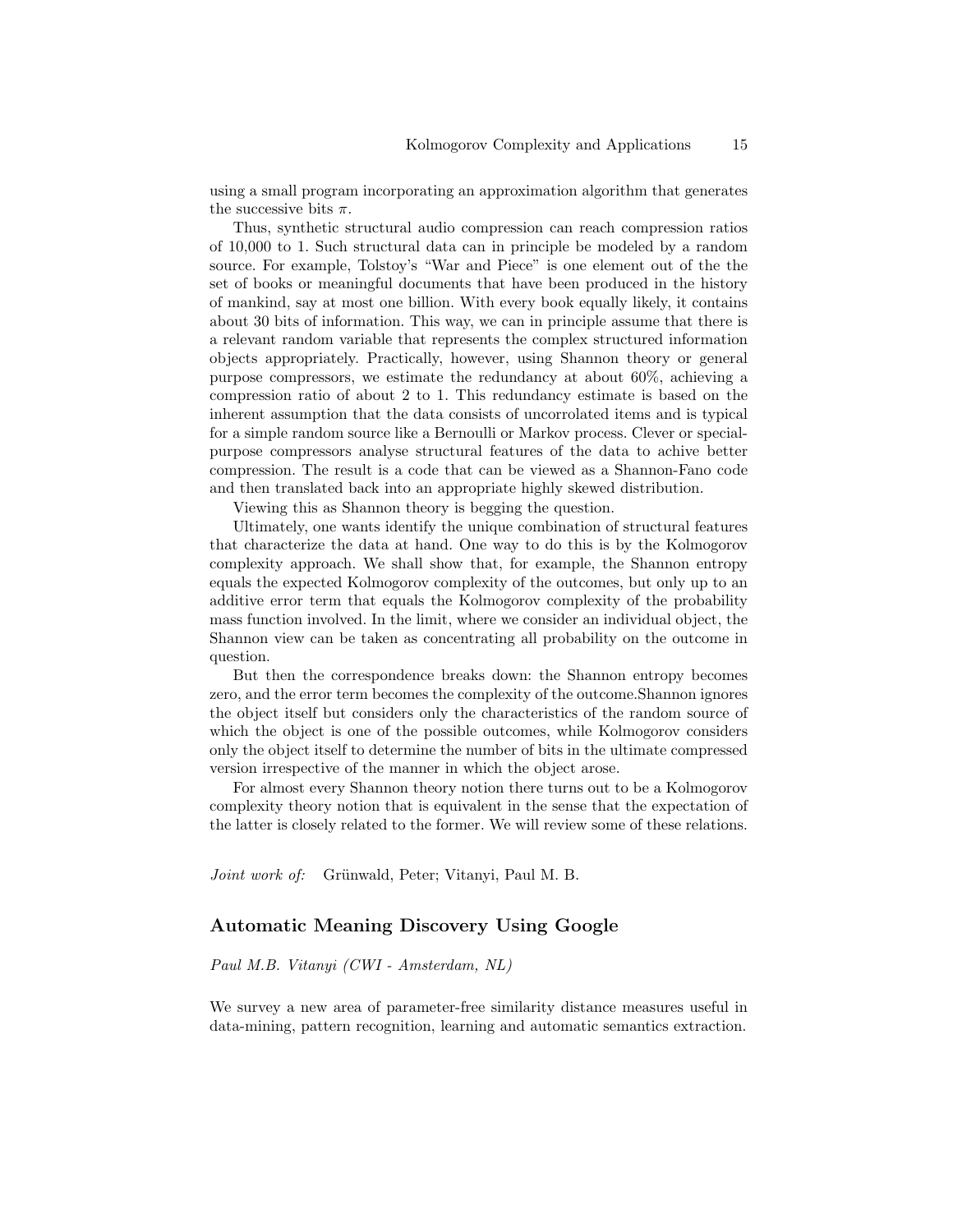Given a family of distances on a set of objects, a distance is universal up to a certain precision for that family if it minorizes every distance in the family between every two objects in the set, up to the stated precision (we do not require the universal distance to be an element of the family).

We consider similarity distances for two types of objects: literal objects that as such contain all of their meaning, like genomes or books, and names for objects. The latter may have literal embodyments like the first type, but may also be abstract like "red" or "christianity." For the first type we consider a family of computable distance measures corresponding to parameters expressing similarity according to particular features between pairs of literal objects. For the second type we consider similarity distances generated by web users corresponding to particular semantic relations between the (names for) the designated objects.

For both families we give universal similarity distance measures, incorporating all particular distance measures in the family. In the first case the universal distance is based on compression and in the second case it is based on Google page counts related to search terms.

In both cases experiments on a massive scale give evidence of the viability of the approaches.

Keywords: Normalized Compression Distance, Clustering, Clasification, Relative Semantics of Terms, Google, World-Wide-Web, Kolmogorov complexity

Joint work of: Cilibrasi, Rudi; Vitanyi, Paul M.B. Full Paper: <http://drops.dagstuhl.de/opus/volltexte/2006/629>

### A dual approach to universal prediction

Volodya Vovk (RHUL - London, GB)

The Solomonoff-Levin theory of universal prediction relies on a Bayes-type merging procedure that is applied to a large class of prediction strategies (such as all computable strategies). The desirable properties that we would like universal predictions to satisfy can be roughly classified into theoretical (as many as possible of the standard laws of probability should hold for the predictions and the actual observations) and pragmatic (the decisions based on the predictions should lead to a small loss and/or large gain). Several such properties are known to be satisfied by the Solomonoff-Levin predictions, but it turns out that a less direct approach to universal prediction leads to many more properties of both kinds. A new player is added to the game of prediction: the gambler, who tries to make money on the lack of agreement between the predictions and the actual observations. A large class of potential strategies for the gambler can now be merged into one "universal law of probability", and it can be shown that there is a way of producing predictions that are ideal as far as this universal law is concerned. Such predictions can also be regarded as universal. They can be shown